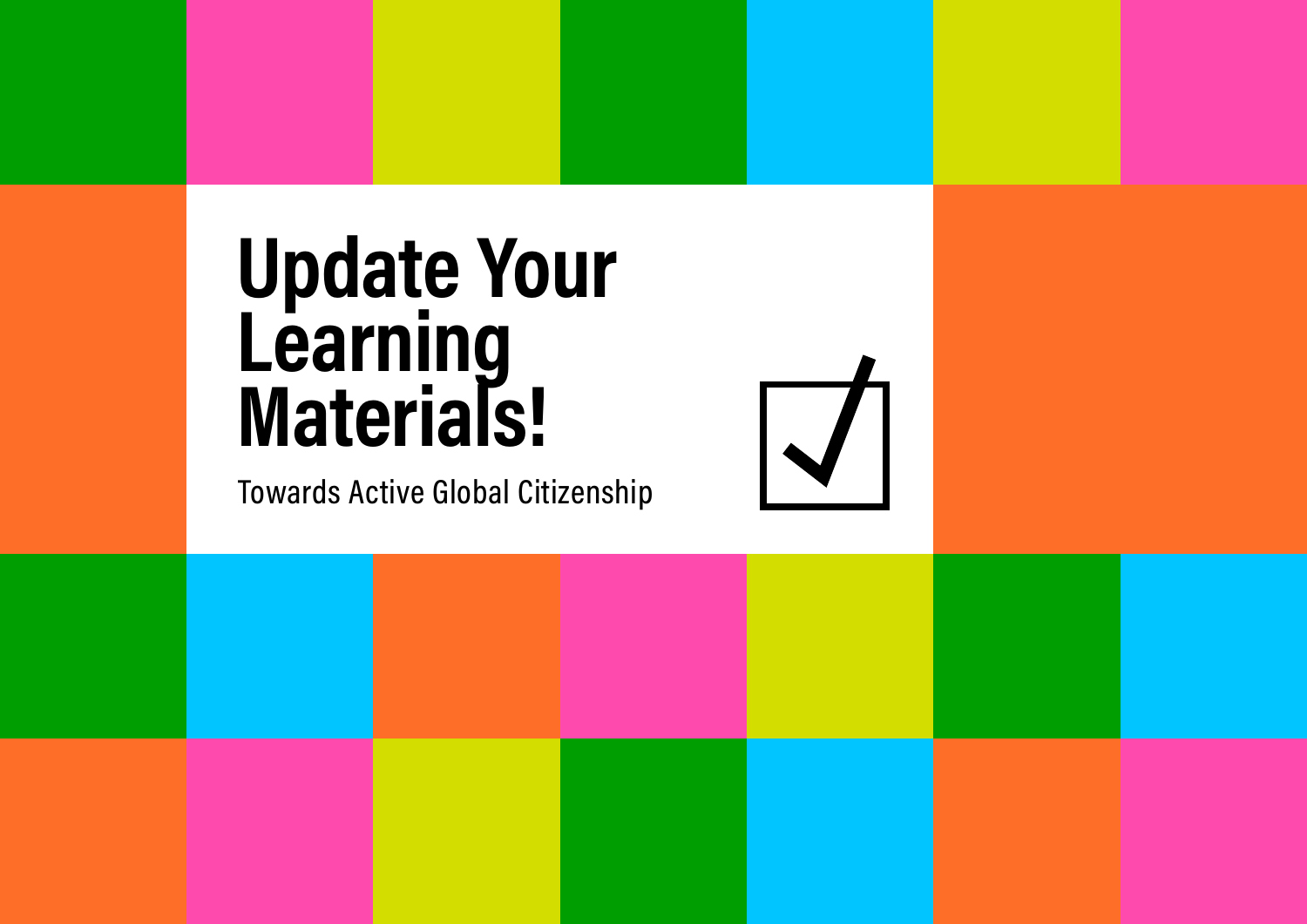### **Test your Learning Material: Does it Enhance Active Global Citizenship**

In Finland the national grounds for curricula place an emphasis on human rights education, the adoption of a sustainable way of life and active global citizenship in accordance with [the de](http://www.ykliitto.fi/yk70v/yk/kehitys/post-2015)[velopment goals of the UN.](http://www.ykliitto.fi/yk70v/yk/kehitys/post-2015) Further educational guidelines are provided by [the Non-Discrimination Act](http://www.yhdenvertaisuus.fi/) and [the Act on Equality](https://www.tasa-arvo.fi/tasa-arvolaki-pahkinankuoressa)  [between Women and Men](https://www.tasa-arvo.fi/tasa-arvolaki-pahkinankuoressa).

Schools have an important role in enhancing active global citizenship. Important emphases should be visible in the school's everyday work and its operational culture on all levels – including learning materials.

This checklist is intended for anyone who creates learning materials for schools. It makes it easy to check whether the learning material promotes global citizenship education.

Test your materials against the checklist!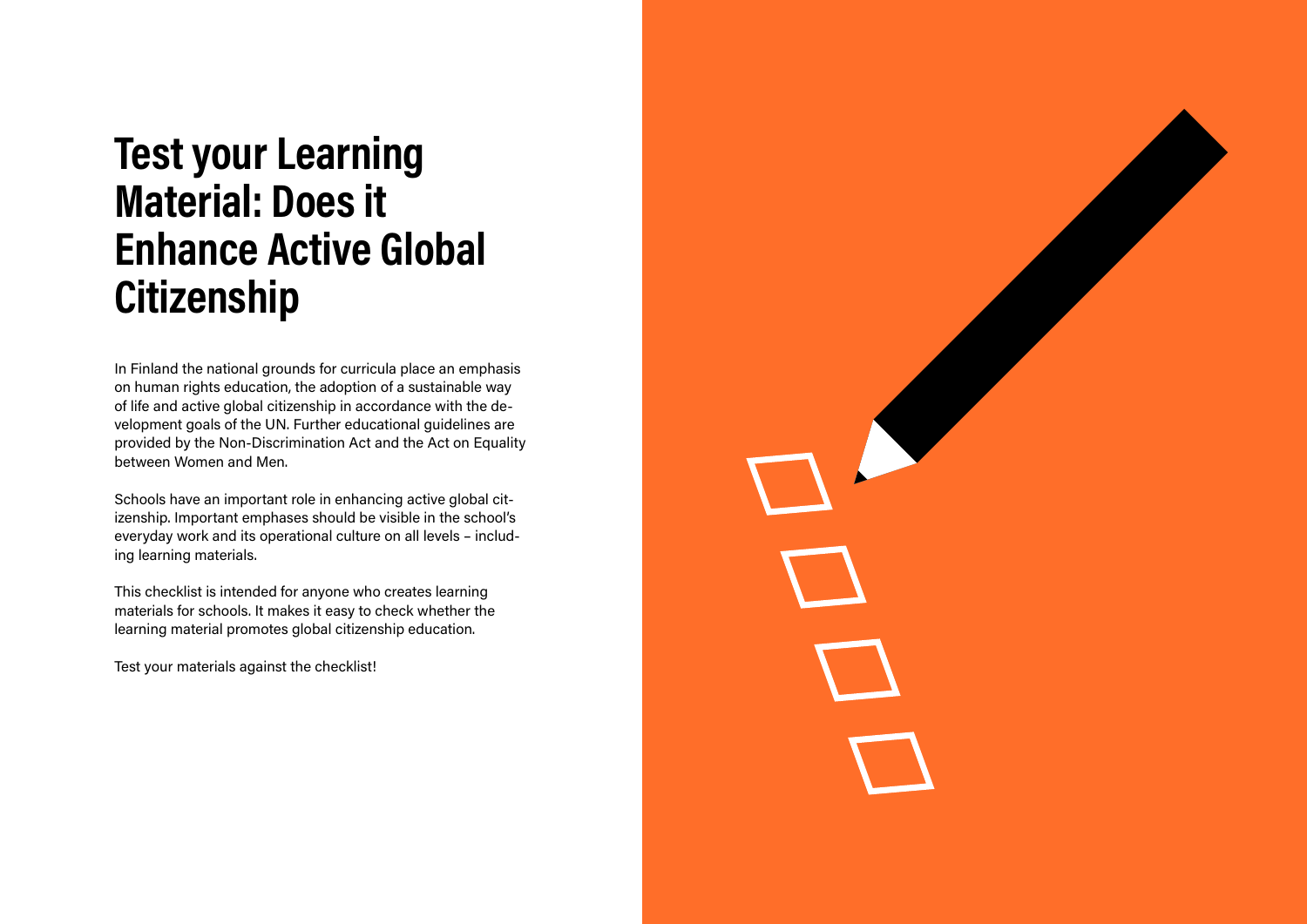

### **Choices are power**

- **☐ I am aware** of my own starting points as a learning material maker. I make sure I present things from various points of view.
- **☐ I keep in mind** that when creating learning materials, I make many choices and use power, for instance, when defining concepts and choosing topics to highlight in the material.
- **☐ I understand** that the topics handled and views presented in the learning material may be of personal interest to users. I make sure that the material does not violate anyone's human dignity or discriminate against them.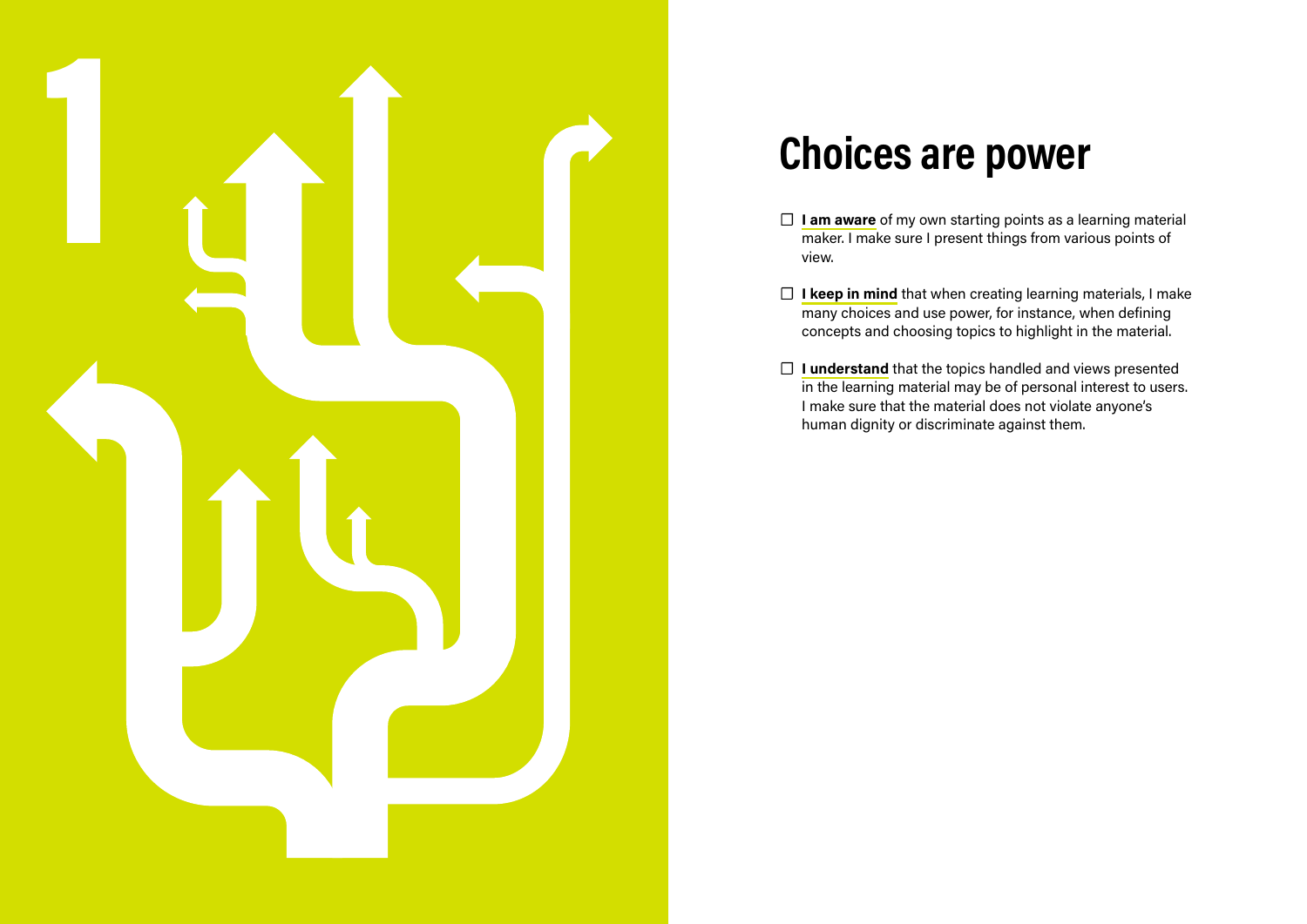## **Are human rights the basis of the learning material?**

The respect for and advancement of human rights are included in the statutory obligations of schools, and the learning materi als must support them. In Finland human rights are built into all areas of the new curriculum, including into its values, the cur riculum subjects and the operational culture. The objective is to adopt the human rights based approach (HRBA) in all activities of the school community.

Human rights are the basic rights belonging to all people. They have been defined in international human rights treaties to which Finland is committed. At the core of the human rights based approach is the idea of equality and inviolability of hu man dignity. The purpose of human rights is to secure the basic conditions for a life worth living.

- **☐ I will make sure** that the learning material increases the students' knowledge of human rights and advocates the comprehensive implementation of human rights and chil dren's rights at schools in the form of stories, images and assignments.
- **☐ I will make sure** that the learning material handles the rights of different groups of humans in an equal manner.
- □ **I will make sure** that the learning material provides opportunities to act for the advancement of human rights.

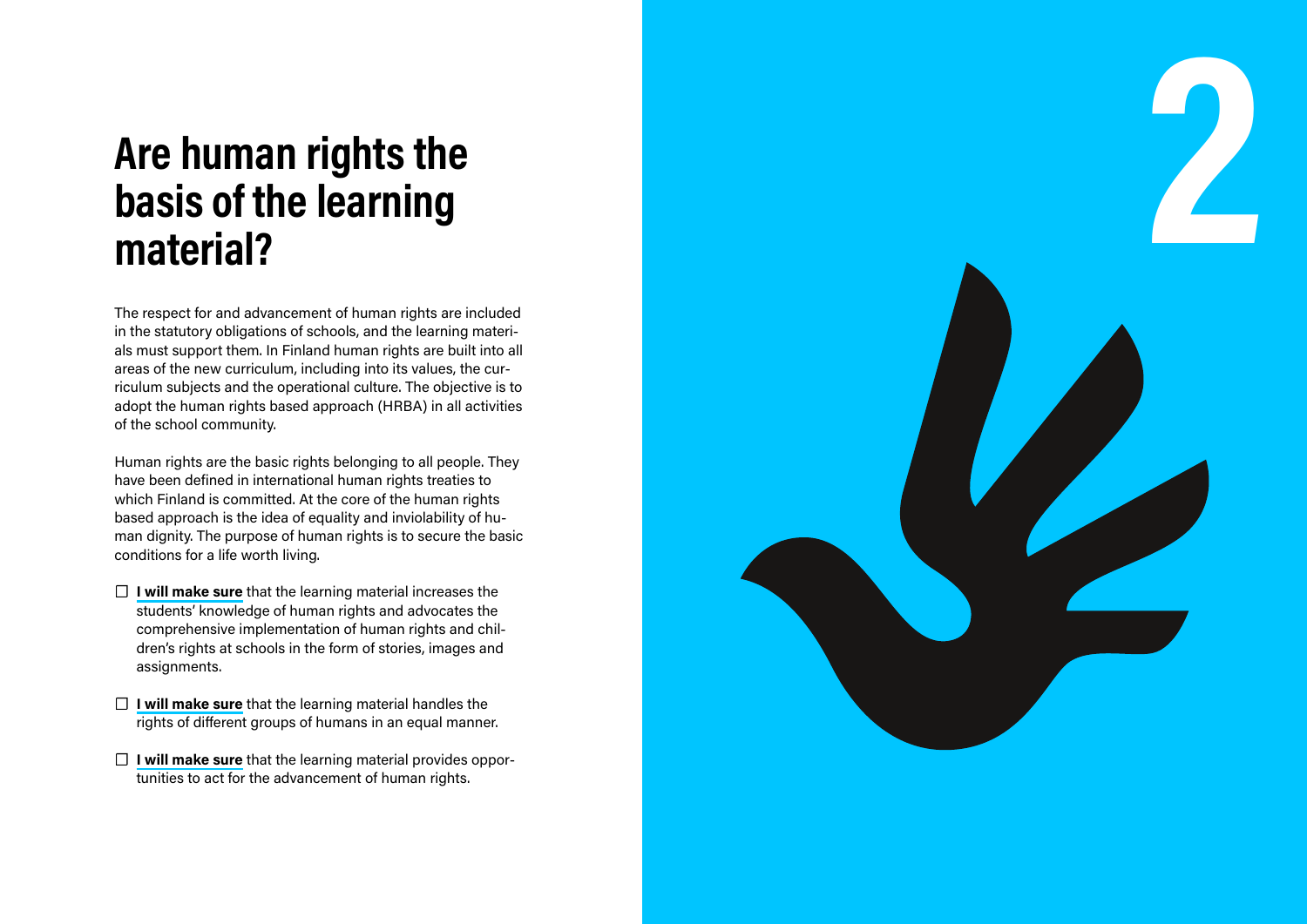## **Does the material promote indiscrimina - 3 tion and equality?**

In Finland the Non-Discrimination Act and the Act on Equality between Women and Men obligate schools to promote the implementation of indiscrimination and equality and draw up a school-specific plan. However, indiscrimination and equality will only become true if they are actively implemented in all interac tion and activities at schools.

Learning materials should support and promote the implemen tation of indiscrimination and equality. They should also respect the diversity of the members of the school community and encourage respectful encounters between people.

- **☐ I will make sure** that diversity of the members of the school community in all its forms is taken into consideration in the learning material, leaving no member of the community invisible. I will comprehensively promote diversity in the text content, images, examples and assignments used in the learning material.
- **☐ I am aware** of the society's unwritten rules, i.e. social norms. I will highlight and actively dismantle narrow-minded norms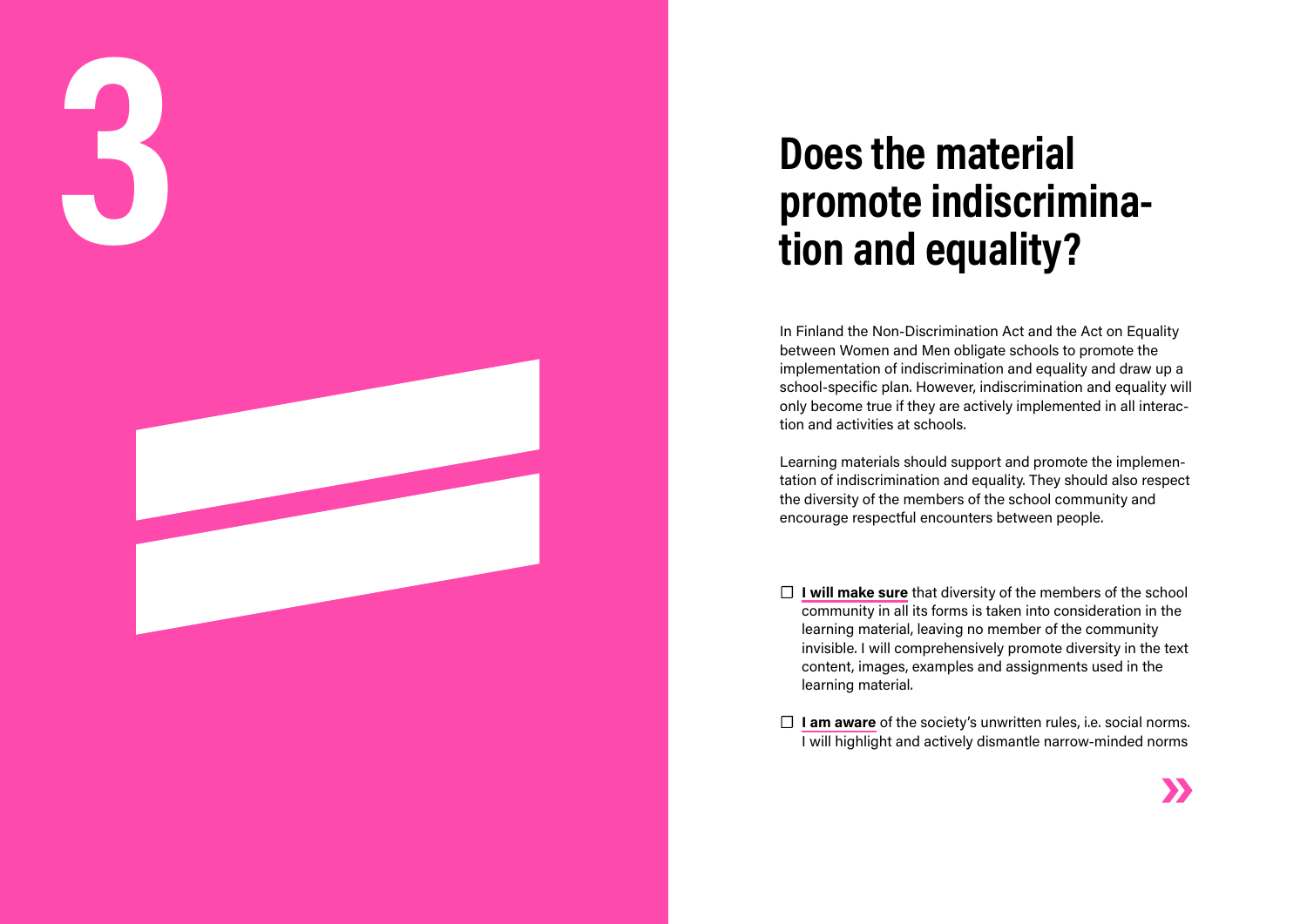by introducing a wide range of people with diverse characteristics. I will ensure that the learning material does not reinforce stereotypes or present individual people or groups of people in a biased way.

- **☐ I shall pay** attention to the way in which I depict people who are in a vulnerable position or in threat of discrimination. I shall depict people in a respectful manner without exaggerating their distress or turning them into passive objects of action. I shall depict people as active participants of their own lives and societies. I will give people space to show themselves through their diverse identities and roles.
- **☐ I will promote** equality between genders by ensuring that the material does not reinforce a biased view of different genders and expressions of gender. I will use a wide range of examples that positively reflect on the diversity of genders.
- **☐ When talking about** the relationships between nations and cultures, I will not present Finland, Europe or the Western World as a more special or better place than others, neither directly nor indirectly.
- **☐ I will not racialise** the persons handled in the learning material. I shall avoid resorting to presumptions, stereotypes or prejudices regarding people because of their skin colour or ethnicity, etc.
- **☐ I shall make** language-conscious choices regarding the learning material. I shall take into account the linguistic diversity, different linguistic facilities and backgrounds of the students. I will highlight different linguistic abilities and guide the learners to use them for learning.

#### **Tips:**

- 1. Read the learning material in different roles. How will the learning material appear, for instance, to a white heterosexual male, an elderly Roma female or a transgender youth?
- 2. When you use text or images to portray a culture that is unfamiliar to you, consider the following questions:
	- What is your personal relationship with the country or people whose life the learning material talks about?
	- Is the text based on life experienced and lived, my own imagination or general views on what life is like in that place?
	- Have the representatives of the culture been heard in the preparation of the learning material? Have they been given the opportunity to comment on it?
	- From whose point of view are things portrayed?
	- Who are the active parties and who are portrayed as being passive, with their life events the result of the actions of others?
	- In what light does the learning material display people, their lives and their homeland?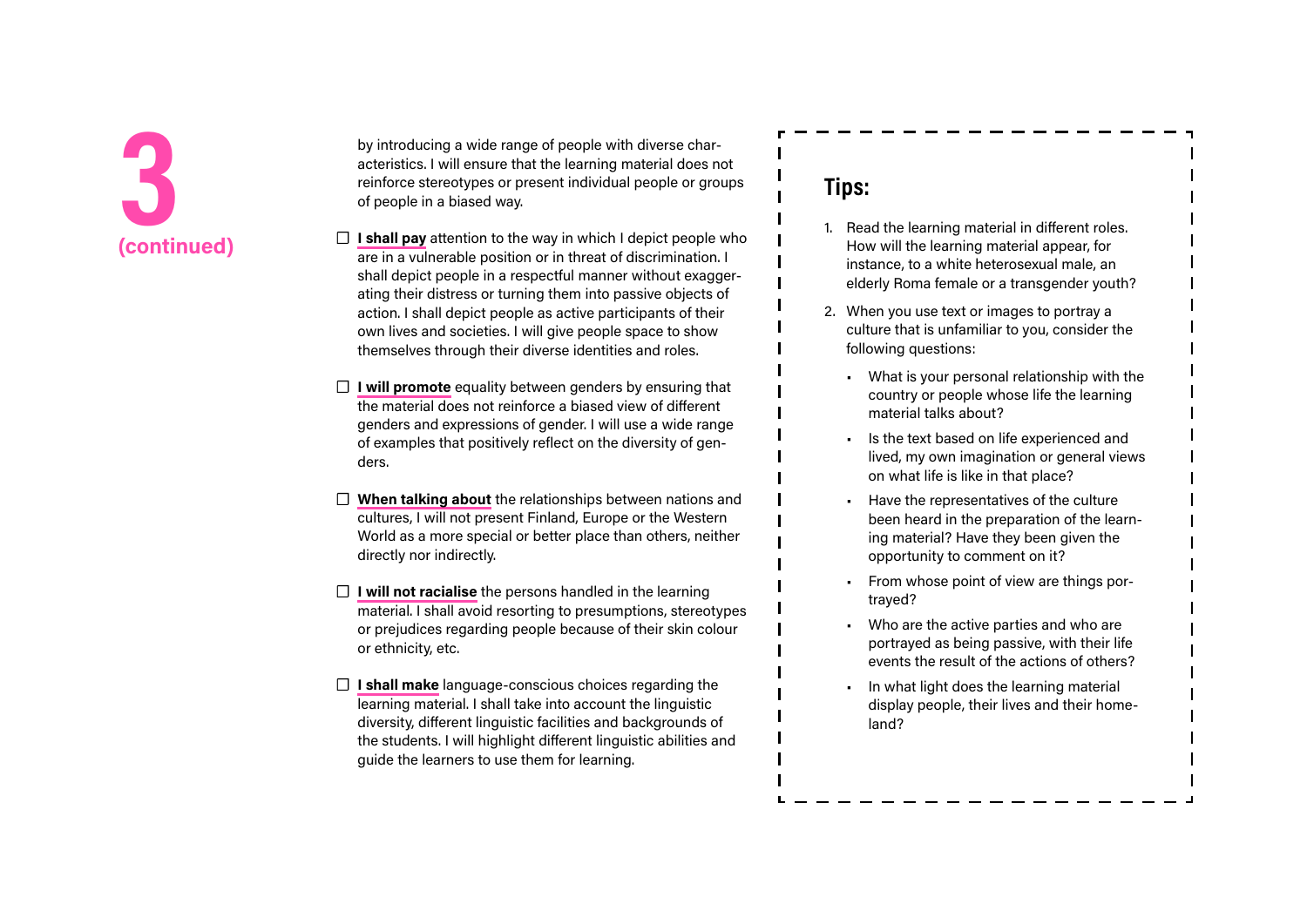## **Are you promoting a sustainable way of life?**

According to the Finnish curriculum, teaching should promote a sustainable way of life and the Global Goals (2030 Agen da). School is a key player from the viewpoint of a sustainable future. Sustainability is not an individual issue in teaching. Instead, it should be consistently integrated into all school activities and teaching.

In order to implement sustainability, its social, economic, cul tural and ecological dimensions and the links between them should be considered.

- **☐ I will help** learners to identify global phenomena and their manifestations in their own lives, different communities and society.
- □ **I will present** different viewpoints to an in-depth and diverse learning of global phenomena. I will encourage learn ers to find links between different school subjects.
- **☐ I will ensure** that the learning material looks into the Earth's carrying capacity and climate change. I will encourage learners to adopt a sustainable way of life and look at the consumer-oriented economic system with a critical eye.

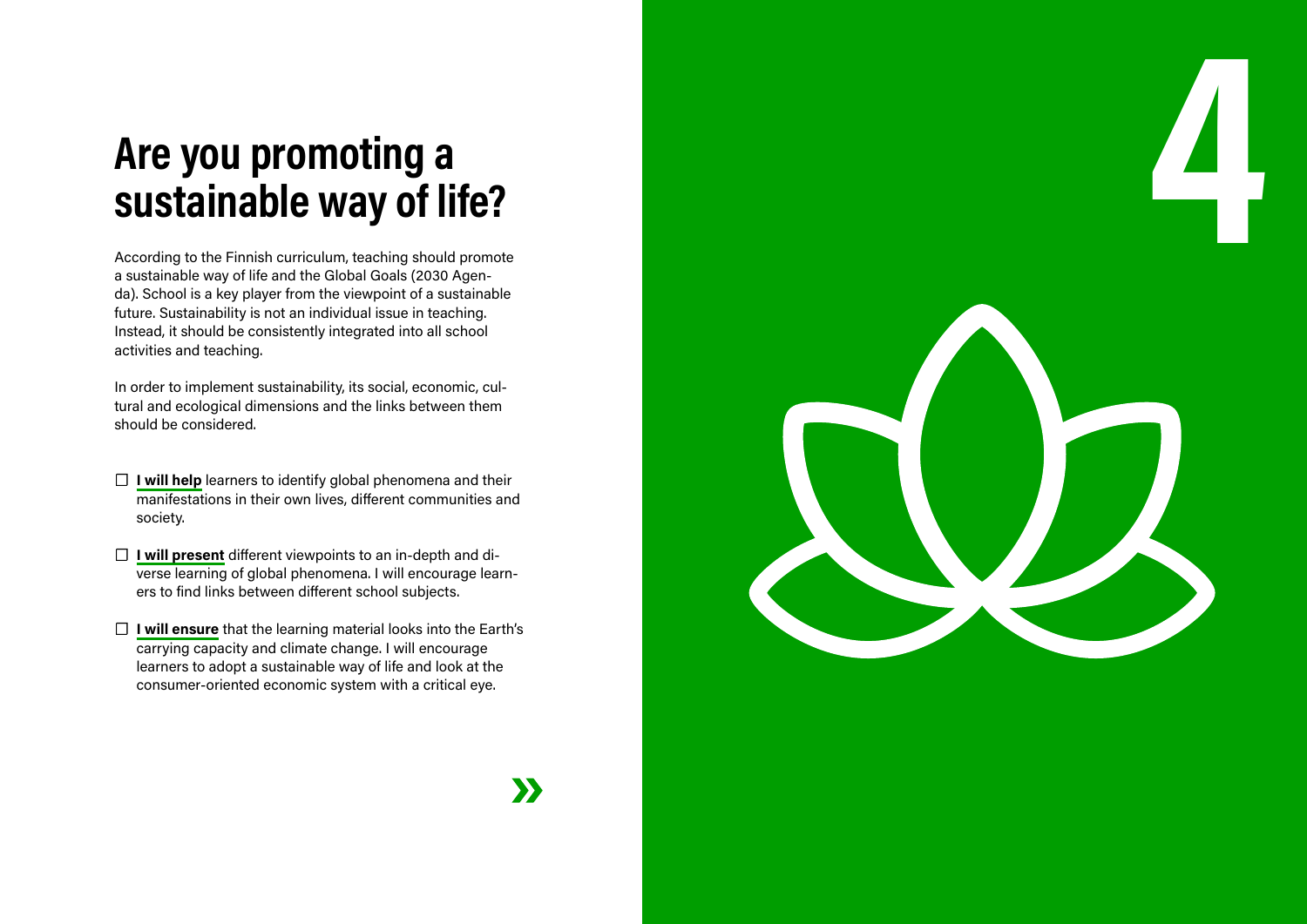

- **☐ With** my chosen points of view, I will support ecosocial education, which helps students to understand human beings' dependency on a healthy environment, and promote well-being within the parameters of the globe's capacity, respecting the diversity of nature.
- **☐ I will handle** global issues, including conflicts and disagreements, in a manner that advocates peace and human rights. Peaceful coexistence is a precondition of the implementation of sustainability.
- **☐ I will handle** global challenges with an emphasis on solutions, without fomenting fear or threats.

#### **Agenda 2030: Sustainable Development Goals**

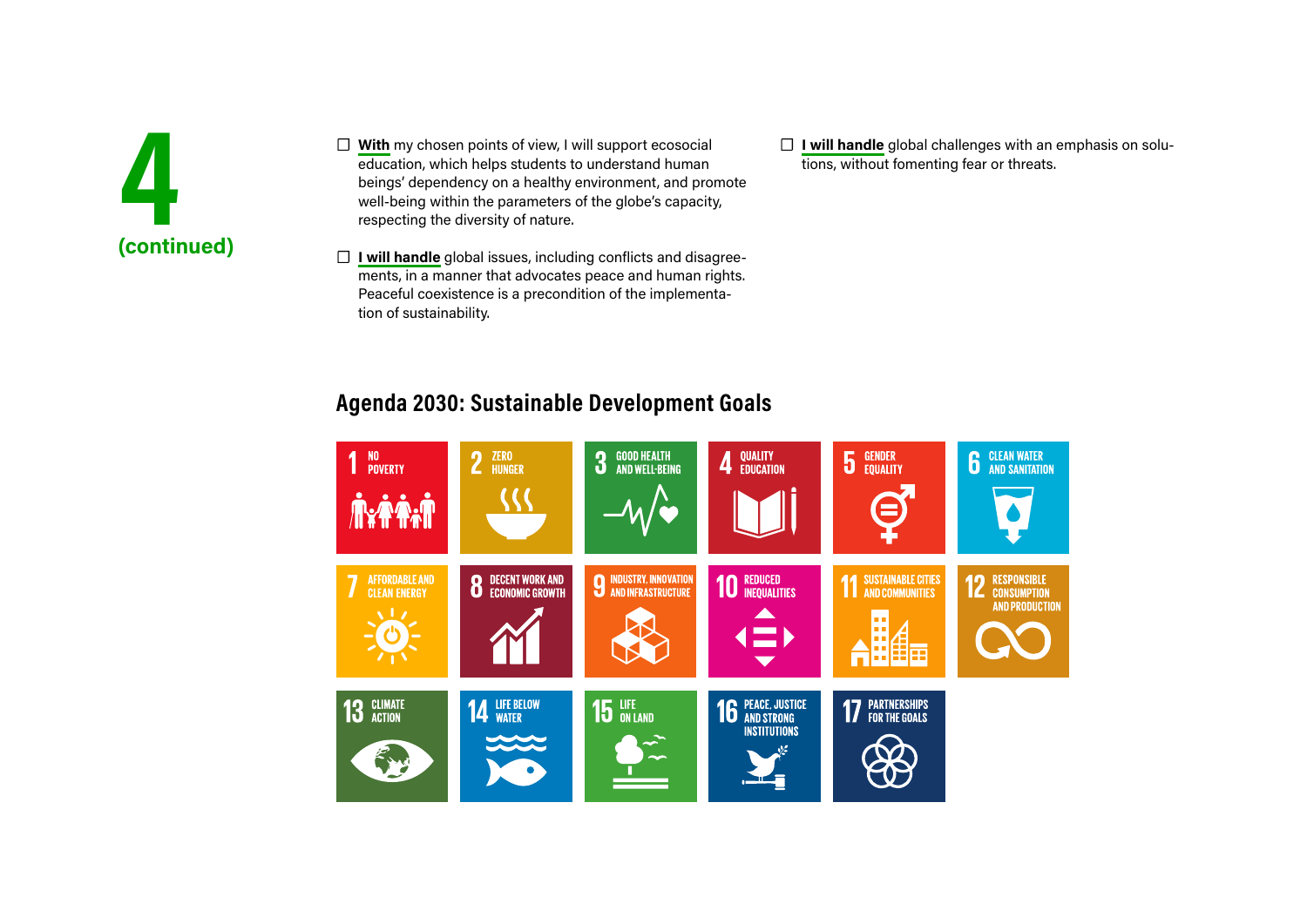

# **Are we bringing up**

The world keeps changing as a result of our actions, and that should also be manifest in learning materials. learning materials should support students' growth towards active global citizenship and the building of a sustainable future.

It is important that the students understand that they are mem bers of the society in a global world, that they learn at school the skills for social influencing, and gain experience of using those skills in authentic situations.

- **☐ I will not oversimplify** complex issues but rather encourage students to become active information-seekers and critical thinkers.
- **☐ Differences of views** are part of democracy and they should be given space in education as well. I will showcase different political aims and the justifications for them.
- **☐ I will encourage** students to engage in active and respectful dialogue and take responsibility within the boundaries of the freedom of expression. I will state it clearly that freedom of expression does not justify discrimination, the defamation of others or the incitement of violence.
- **☐ I will highlight** the diverse and changing forms of participation and influencing enabled by representative democracy and civil society.
- **☐ I will encourage** learners to develop their creativity as well as thinking and problem-solving skills to build the society.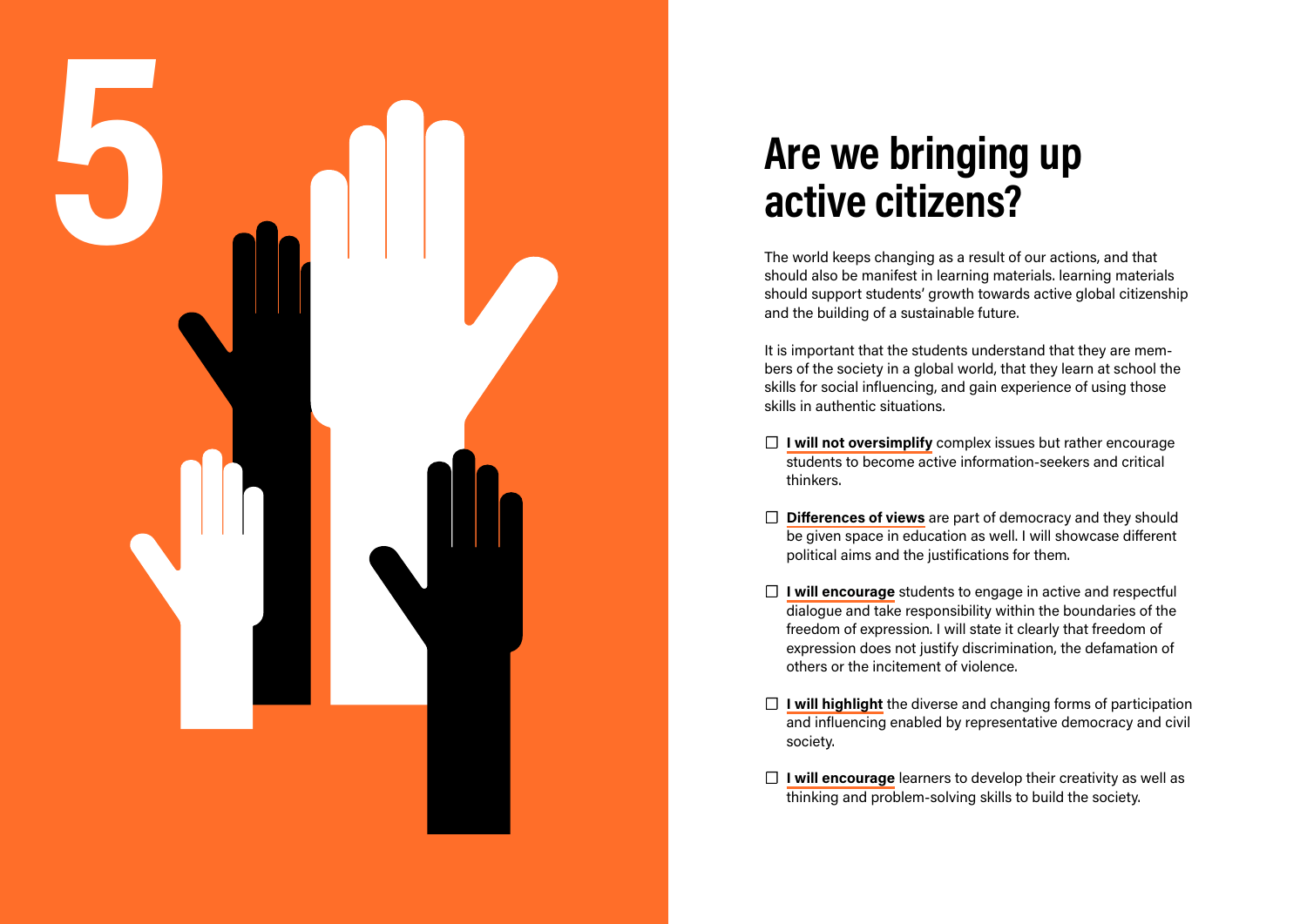## **What do the images we use convey?**

Images and visual messages influence people's world views, opin ions, attitudes and beliefs.

They are also very memorable. Images for their part can enhance learning and critical thinking.

Images always contain many different meanings. Together with text, they can be a powerful source of information. Illustrations can also affect students in many ways. The choice of an image is never insignificant. This is why it is essential to think about what types of images should be used in learning materials and how.

- **☐ I am aware** of the information that the chosen image includes and excludes. I will ensure that the text and caption text support the understanding and interpretation of the image.
- **☐ I will make sure** that the image choices made in the learning material are sufficiently versatile, and that they do not reinforce a stereotypical view of the people or topic discussed (culture, continent, events or a situation).
- **☐ I will make sure** that people in the images are depicted with dignity and respect for diversity, including sufficient information about them (the shooting location, the names of the people fea tured in the image, the photographer's information).

**6**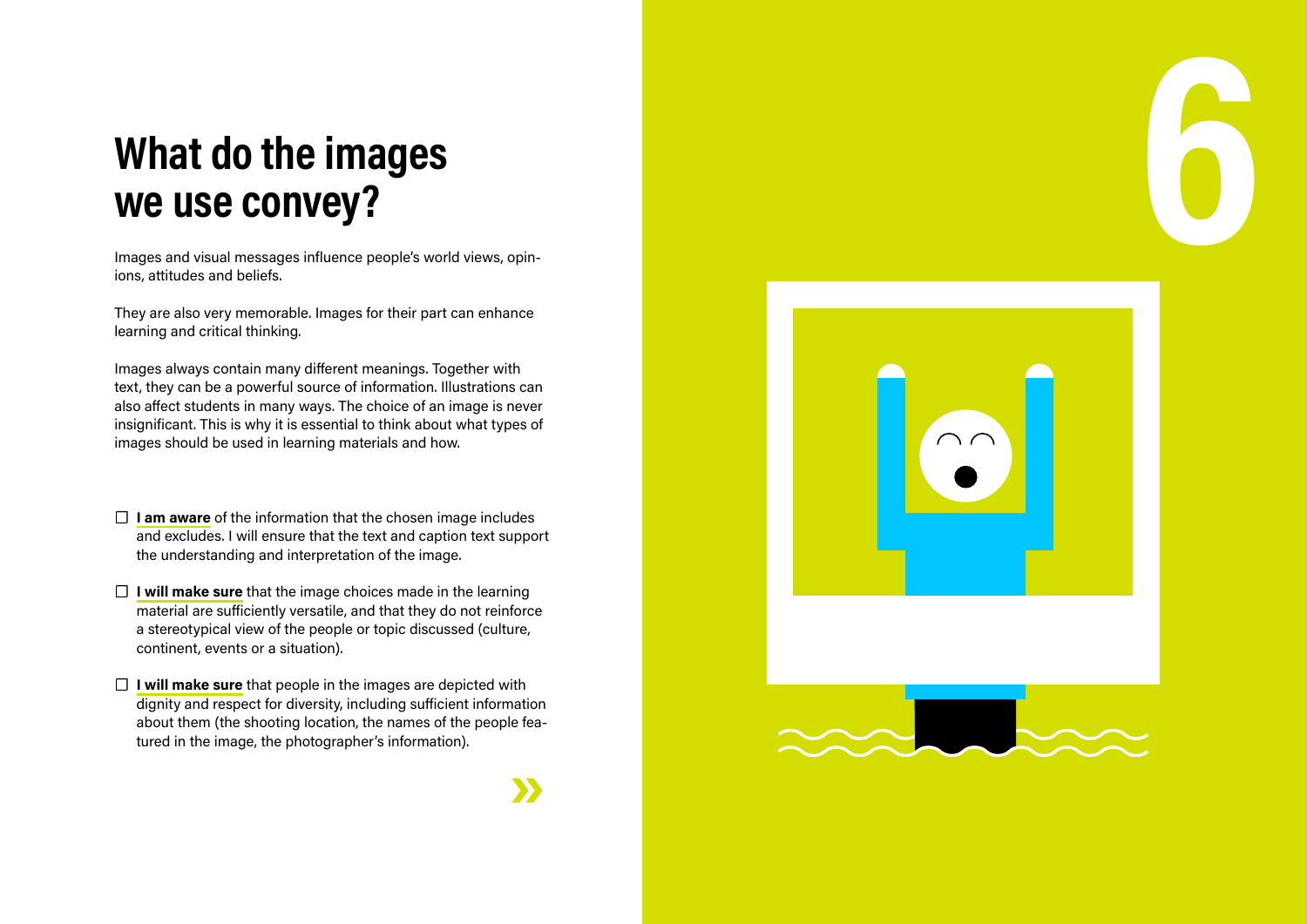- **☐ I shall pay special attention** to images depicting minorities and groups in danger of discrimination and make sure that the images show them as active actors in their own lives. □ **I shall pay special attention** to images depicting minorities and groups in danger of discrimination and make sure that the images show them as active actors in their own lives.<br>□ **Lam aware** of the symbols contained b
- way they can be interpreted. **(continued)**

 $\mathbf{I}$ 

| Tips: |                                                                                                                                       |
|-------|---------------------------------------------------------------------------------------------------------------------------------------|
|       | Where can I get images? Organisations are<br>happy to share their picture materials with text-<br>book-makers. Don't hesitate to ask! |
|       | You can also acquire images from international<br>image banks, such as:                                                               |
|       | www.unmultimedia.org/photo/                                                                                                           |
|       | www.unicef.org/photography/                                                                                                           |
|       | www.unhcr.org/media-centre.html                                                                                                       |